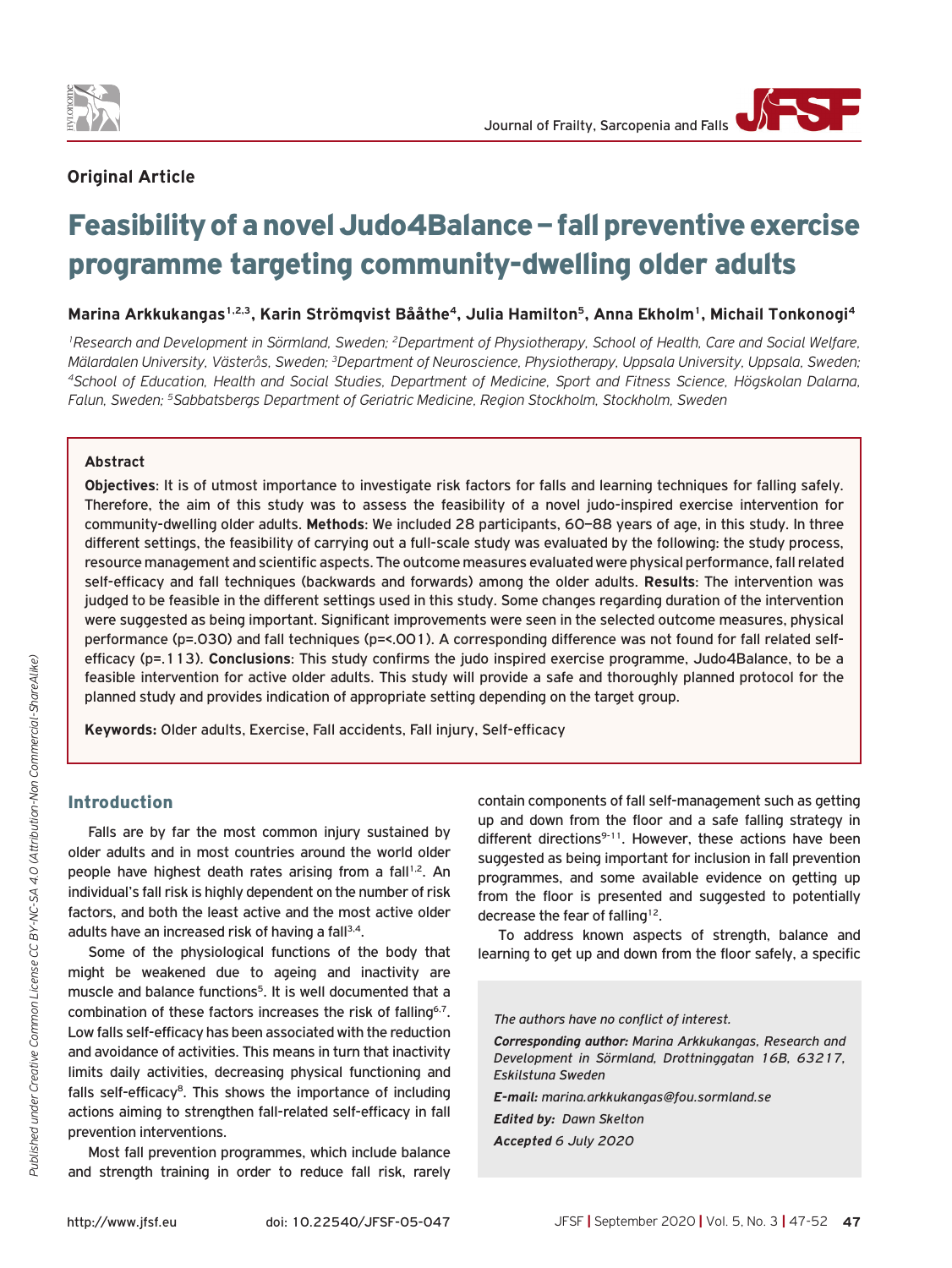judo inspired exercise programme has been developed called Judo4Balance. A team of medical professionals also holding a black belt in judo developed the programme. The choice of using judo as an inspiration for the programme was because of the components balance, strength and landing strategies used in judo, which are also important components in fall prevention programmes $13-15$ . To our knowledge, Judo4Balance is the only investigated exercise programme for this age group aimed at preventing falls, including both strength and balance exercises as well as safe falling strategies/techniques.

In addition, research have shown that adherence/ attendance rates in exercise programmes are higher when exercise is provided on a group level, held in a local facility and supervised<sup>16</sup>. Therefore, in this study, the groupbased intervention took place in three different settings: a district healthcare centre, workplace setting and in a local community judo club's facility.

The aim of this feasibility study was to assess the feasibility of an intervention including a judo-inspired exercise programme, Judo4Balance. Feasibility will be addressed by evaluating: A) the study process, resources, management and scientific aspects and B) the effects of the intervention programme on physical performance, fall related self-efficacy and falling techniques.

# Methods

The design of this study was a descriptive feasibility investigation of a larger planned trial. The checklist of pilot studies from Thabane et al was used with focus on feasibility $17$ .

# *Participants and recruitment*

This study aimed to include three small groups of participants since the highly challenging exercise program needed close monitoring and support. A thumb rule of including 12 participants per group in pilot studies have been suggested<sup>18</sup>. A total of 28 available participants accepted participation in this feasibility study during the recruitment period September 2018 to May 2019. Older adults over 60 years of age were asked to participate and each participant was provided a written informed consent form before participating. The participants received no compensation for participating in the study.

Inclusion criteria were being over 60 years of age, ability to understand written and verbal Swedish language, and being mobile.

This study covers three different locations for recruitment to the present study, and the intervention was 10–16 weeks depending on the setting and participants.

*Local Health Care Centre (n=11)***.** A convenience sample was used performed at a local healthcare centre, which recruited patients who were referred to the 16-week training programme by physiotherapists for pilot testing. This programme was extended in time from 10-weeks due to

uncertainty of how much time was needed to build strength and balance as well as to learn the falling techniques. The exercise programme was led by a physiotherapist, with a black belt in judo working at the health clinic.

*Local Judo Club (n=7)***.** Participants were recruited by advertising in social media. The intervention lasted 15 weeks.

*Older adults (+60 years and still working age) at workplace (n=10)***.** A convenience sample was used at a workplace setting, where the 10-week intervention was introduced.

## *Intervention*

A total of two test leaders (judo instructors) performed all the measurements in the study and a total of six judo instructors, including the two test leaders, led the exercise program, in pairs of two for each one of the three locations. All judo instructors had a black belt in judo and a specific education in teaching the Judo4balance programme to the older adults.

All sessions in the intervention involved strength, balance training, rising from the floor and falling technique. Participants trained for 45–60 minutes, once a week for 10–16 weeks, depending on the setting. However, the Judo4Balance exercise was provided according to the threeblock progression of the programme and the only difference was the number of sessions. Strength training included simple functional exercises focusing on the legs and core. Balance training contained dynamic exercises focusing on different subsystems and dual tasks. Getting up and down from the floor exercises were repeated during each workout from both abdominal and back positions. Techniques for falling backward, sideways and forward were taught according to the programme's progression plan.

The progression can be described in three main blocks.

- 1) Practicing basic falling techniques (e.g. getting up and down from the floor) and strength exercises; body awareness; mobility training; building up load resistance in muscles, tendons, joints and skeletons as well as exercises to train balance by performing movements that are not usually carried out in everyday life activities.
- 2) Continuing falling techniques and strength exercises; increasing load in strength exercises; challenging balance and coordination ability; greater range of movements in exercises, possibly power in exercises; continuing to build up load resistance in muscles, tendons, joints, and skeletons.
- 3) Training in ability to develop power (fast power); power in strength exercises; more advanced training in fall techniques; challenging one's balance, coordination, and dual tasks with increased difficulty.

## *Measurements*

Feasibility was measured by close monitoring and evaluating the feasibility by; A) process, resources,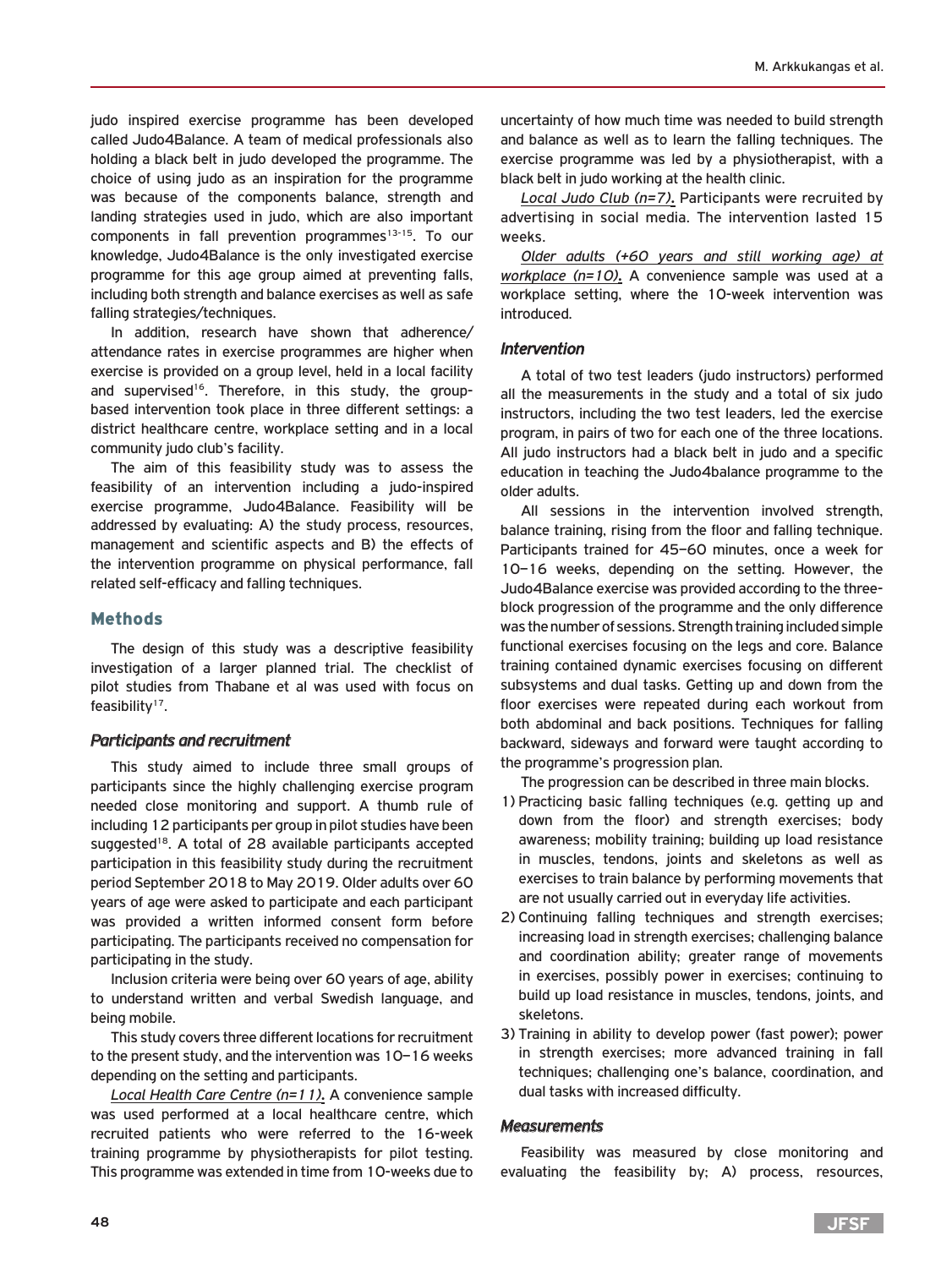| <b>Setting</b>           | <b>Health Care Centre (16-weeks)</b> | Judo facility (15-weeks) | Workplace (10-weeks) |
|--------------------------|--------------------------------------|--------------------------|----------------------|
| Age (mean)               | 74                                   |                          | 63                   |
| Women/men                | 11/0                                 | 7/0                      | 6/4                  |
| Sample size              | 11                                   |                          | 10                   |
| <b>Dropouts</b>          | $\overline{4}$                       | 3                        |                      |
| Adverse advents          | 0                                    |                          |                      |
| Exercise sessions (mean) | 13.7                                 | 10.5                     | 8.0                  |
| Intervention             | 16-weeks                             | 15-weeks                 | 10-weeks             |

**Table 1.** Overall description of the intervention.

management and scientific aspects17 and B) the effects of the intervention on physical performance, falls self-efficacy and techniques for falling safely.

#### A) Process, resources, management and scientific aspects

#### Process

Overall, the process aspect deals with feasibility of the processes that are key to the success of the main study, including recruitment rates and dropouts.

#### Resources

This aspect evaluates the steps that need to take place as part of the main study, including assessing time and resource problems that can occur during the main study.

#### Management

Management mainly deals with feasibility of the location, in this case three different locations for performing the intervention: a) local healthcare centre, b) local Judo Club, c) older adults (+60 years) at workplace setting.

## **Scientific**

This aspect covers, among other topics, the safety of the intervention and identifying suitable target group.

## B) Effect measures

Outcomes for physical performance and fall-related self-efficacy and fall techniques were collected using the following measures:

Short Physical Performance Battery (SPPB)<sup>19</sup> was used to assess the physical performance in the lower extremities and includes strength, balance and walking items. The scale scores range from 0 to 12 points. A total score of 12 represents the best performance. The SPPB has shown to predict the risk of falls in adults over the age of 60. The test has shown good test-retest reliability<sup>20,21</sup>.

Falls Efficacy Scale-Swedish version (FES-S)<sup>22</sup> was used to measure the self-confidence in the ability to perform various daily activities without falling. The instrument consists of 13 items. Each item is rated from 0 to 10, with a maximum score of 130 points, which represents

the highest level of self-efficacy. FES-S has been shown to have high test-retest reliability<sup>23</sup>.

Since there are no previously known tests for the evaluation of fall techniques, two tests have been developed to test the acquired skills for falling backwards as well as falling forwards in a safe setting, with progressive difficulty. These tests are also planned to be further validated in a future planned study. The tests were graded on a 0–4 scale.

Falling backwards: The person is asked to lay down on his/ her back on the mat, lift the head up from the mat and to stand up again. If successful, he/she scores one point.

The next step is to sit up on the mat on one's buttocks and fall backwards. If successful, he/she scores two points. The next step is to fall backwards safely from a squatting position (three points), and the final step is to fall safely from a standing position, which results in four points if done correctly.

Falling Forwards: A similar progression is made for the forward breakfall strategies: laying on the stomach, falling from the knees, a squatting position, and falling from a standing position (rolling or "cat breakfall") without any harmful manoeuvres equals four points.

# **Statistics**

The feasibility was analysed using descriptive statistics, and the data were presented as frequencies, means, medians, min–max and percentages. For the outcome measures, nonparametric methods were used for all the measurements. To test the difference between the baseline and the follow-up, Wilcoxon Signed Ranks Test was used (two related samples). Two-tailed p-values were used with a critical significance level of 0.05.

The analyses were performed using the statistical programme SPSS 22.0 for Windows (SPSS Inc., Chicago, IL).

# Ethics

The study was conducted in accordance with the Declaration of Helsinki and was approved by the Ethical Committee of the Uppsala Region (Dnr 2018/239).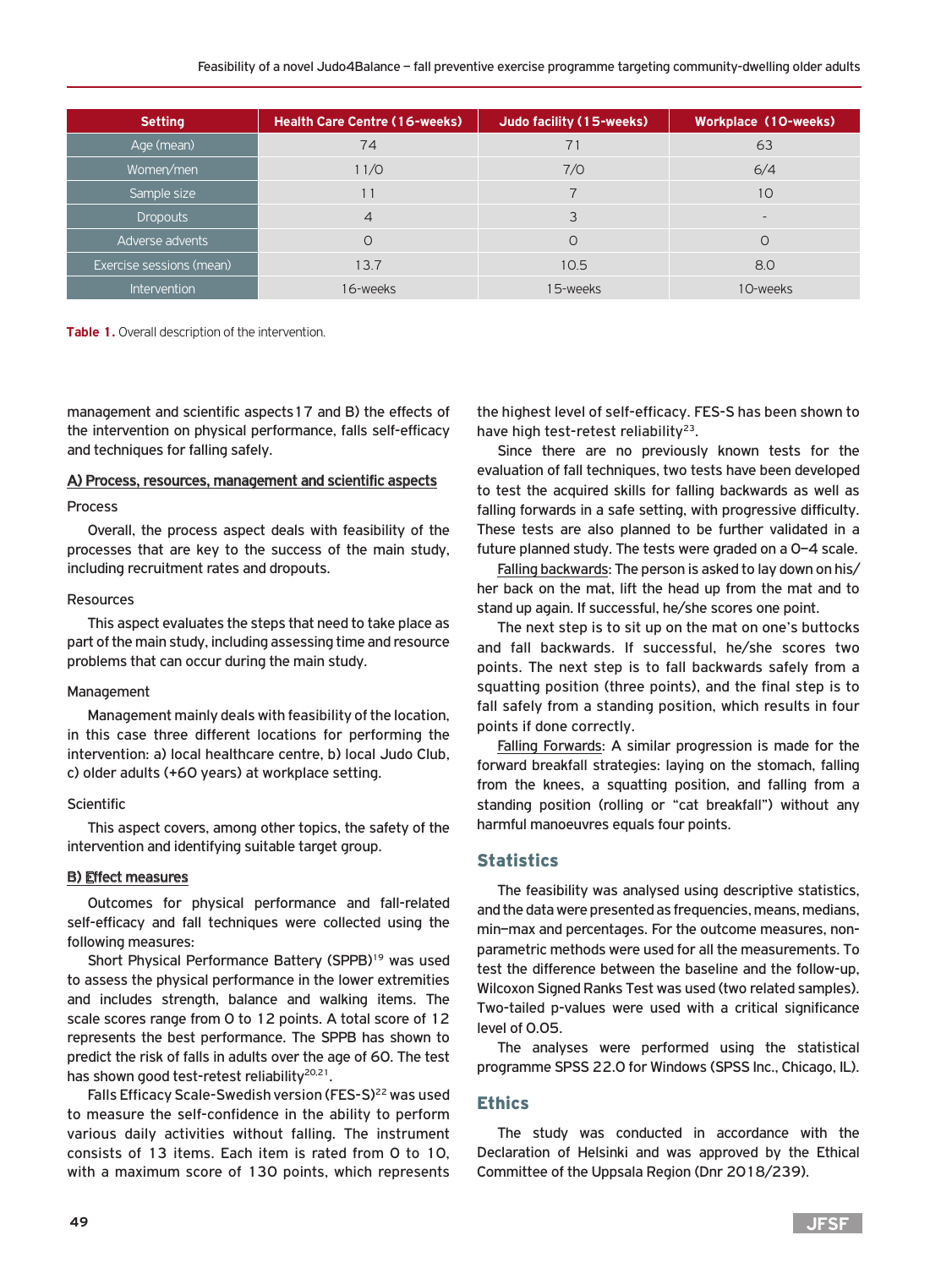| <b>Outcomes</b>                 | Median (pre) (min- max) | <b>Median (post) (min-max)</b> | <b>Proportions of participants</b><br>that improved | P-value |  |
|---------------------------------|-------------------------|--------------------------------|-----------------------------------------------------|---------|--|
| FES-S (0-130)                   | 120 (94-130)            | 127 (86-130)                   | 51%                                                 | .133    |  |
| $SPPB (O-12)$                   | $11(6-12)$              | $11(8-12)$                     | 38%                                                 | .030    |  |
| Fall techniques backward (0-4)  | $1(0-4)$                | $4(0-4)$                       | 71%                                                 | 5.001   |  |
| Fall techniques forward $(O-4)$ | 1 (0-2)                 | $2(0-4)$                       | 75%                                                 | 5.001   |  |
| $\sim$ $\sim$                   |                         |                                |                                                     |         |  |

*Note FES-S= Falls efficacy scale-Swedish version, SPPB= Short Physical Performance Battery; bold figures indicate a significant value* ≤ *0.05.*

**Table 2.** Medians, proportions and results from the Wilcoxon rank sum test for all measurements (n=21).

## Results

The results are presented according to feasibility measures and outcome measures used in the study. The overall description of the intervention is presented in Table 1.

#### Feasibility measures

A) process, resources, management and scientific aspects and B) effects of the intervention on physical performance, fall related self-efficacy and techniques for falling safely.

#### Process

A total of 28 older adults participated in the intervention at the three different settings. A total of 21 participants completed follow-up measures. The two main reasons for not attending for the follow-up tests were ill health and being out of town. A total of 25% dropouts was also judged to be acceptable for the study.

#### Resources

The estimated time to complete the assessments was 45 minutes per participant, and all measurements were judged to be appropriate for evaluating the outcomes. The transportation of the puzzle crash mats was time consuming and judged to be a bit inconvenient, except in the local judo club setting where the mats were already permanently on the floor.

#### Management

#### *Local Health Care Centre*

Since this group was already in contact with health care professionals for various health related problems it was assumed that this group needed more support to progress during the exercise program. Therefore, the longer intervention of 16 weeks performed at the healthcare centre that was in the original plan deemed the most suitable. However, it was determined that the length of the 16-week training provided at the local healthcare centre could be reduced in the future study by four weeks and still provide effective training because of the progress made among the participants in each session. A total of seven women completed the follow-up measures.

# *Local Judo Club*

Interest for participating in this type of training provided at the local judo club was high among the older adults, especially among the more active and healthy older adults. However, this group was the smallest group due to inconvenience in time to participate in the testing. General information and social media campaigns seem to be working to attract participants. Despite the small group included in this study, a long waiting list of interested older adults was registered at the local judo club. It was determined that the length of the 15-week training at the local judo club could be reduced by three weeks and still achieve effective training. The availability of study equipment was judged to be a huge advantage for feasibility. A total of four women completed the follow-up measures

# *Older adults (+60 years) at workplace*

A total of 10 older adults participated in the Judo4Balance programme at the workplace for 10 weeks. This setting was deemed to be appropriate when targeting a broader age group; however, the number of adults over age 60 is limited at one single workplace.

#### Scientific Aspects

The need of closely supervising during the exercise in the group visiting health care, and the use of local healthcare centre for the Judo4Balance training group seems the most viable option. These groups are also more dependent on well trained group leaders and need other inclusion criteria than in this study. However, no injury was reported during the actual training sessions in any of the groups. Overall, some natural reasons for not completing the programme because of injury or illness were noted. Reason for non-attendance at follow-up (n=7) was being out of town (n=3) and illness (n=4); therefore, it was suggested to plan for scheduling follow-ups immediately post intervention to ensure not losing measures because of travelling as well as giving the possibility to schedule a second follow up session if the illness is just temporary at the first schedule follow up date.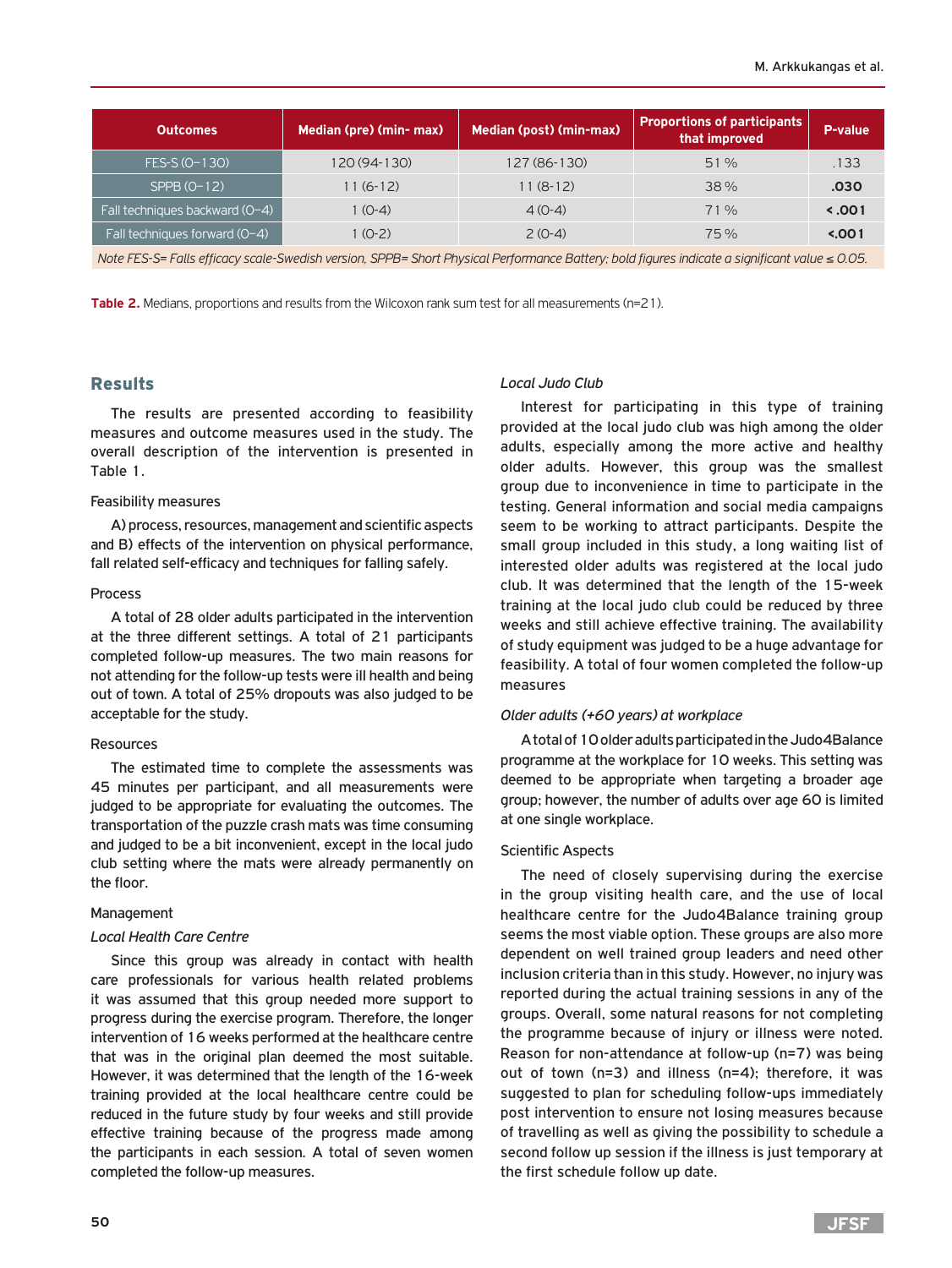Outcome measures

The primary outcomes are displayed in Table 2. Significant improvements were seen in all measures except for FES-S, see Table 2. Proportions of participants who improved are presented in Table 2, and all measures displayed improvements at follow-up: SPPB by 38%, FES-S by 51% and fall techniques were improved among the participants by 71% for fall techniques backward and 75% forward, n=21.

# **Discussion**

A challenge when planning novel interventions is feasibility of the planned intervention<sup>17</sup>. This study focused on the study process, resources, management and scientific aspects as well as getting an indication of the effects on physical performance, fall-related self-efficacy and fall techniques among the participating older adults.

In this study, the different settings showed valuable information about pros and cons for planning the set up for the study. The most time effective setting was at the local judo setting. Advantages of using the local judo setting included availability of judo instructors and transportation of equipment needed for the exercise sessions. However, this was the smallest group included in this study; nonetheless, many older adults expressed an interest in participating in the study but due to time constraints were not tested in this pilot study. The participants had different conditions for participation. Discussions in the research group were that at the healthcare centre the participants needed more supervision and were deemed to be more fragile.

The risk of falling among men and women in the age range of 55-65 at the workplace have been reported to be 1.8- 2.5 times higher compared to their counterparts in their  $20s<sup>24</sup>$ . Since falling among older adults is associated both with functional decline and higher fall risk at work, preventive efforts at the workplace should be adressed $^{24}$ . In addition, facilitators in a workplace setting such as social influence and the environmental context have previously shown to be important for engaging employees in physical activity<sup>25</sup>. However, at the workplace, the participants are depending on the employer to gain approval for participation, and the age group over 60 is expected to be limited at each workplace when planning for a larger study at work.

The length of the intervention was also discussed, and a time period of 12 weeks was suggested to be appropriate since the supervision, instructions and the simplicity of the programme were judged to be sufficient for learning in this study and also confirmed in previous research<sup>26</sup>.

Adherence was acceptable, and previous research have shown that adherence is generally higher in supervised programmes than unsupervised<sup>16</sup>.

The impact of the intervention on suggested outcomes in this study, physical performance and fall techniques, was judged to be appropriate and showed significant improvements. Since decreased physical performance with age is known to be associated with the risk of future falls, this measure was of high interest to explore<sup>27</sup>. Learning

techniques for falling were a novel approach and provided insight to the possibility of learning these techniques. Thus, these results are of great interest for further studies including the relationship with known physiological and psychological risk factors for falls. In addition, it is of great interest to study fall-related self-efficacy since there is a known association with risk of falls and fall-related injuries $^{28}$ . The results on FES-S displayed no significant improvements in the analysis; however, over 50% of the participants showed improvements on the measure, which indicates there is a benefit in further exploring this measure in the larger planned study.

# Limitations

Some limitations must be noted due to the variation in age, setting, intervention period and sample size. Also, the results of the outcome measures must be interpreted with caution and need to be further investigated in a larger randomised controlled trial. However, the results were deemed to serve a great purpose and will be used in the further planning of the upcoming study. There was no comparison to a control group in this feasibility study. However, since the exercise programme contains advanced exercise and falling techniques, the main interest was to explore the programme in a small group of active older adults prior to implementing a large-scale study,

## Conclusions

This study confirms that the judo inspired exercise programme, Judo4Balance, is a feasible and accepted intervention for older active adults, and hence applicable in a larger planned study. This study will provide a safe and thoroughly planned protocol for the larger planned study. Important aspects of time, setting, adherence and safety will be considered in the future planning. Moreover, this study highlights the importance of performing feasibility studies prior to larger studies. In addition, the measures of physical performance and fall techniques indicate the effectiveness of these functions in the intervention. The measure of fallrelated self-efficacy needs to be further investigated since the intervention had little or no impact on fall-related selfefficacy in this study. This study confirms the feasibility of the intervention and shows that a larger trial is needed to further validate our findings.

#### *Funding*

*This work was supported by the AFA Insurance, a nonprofit organisation owned by Sweden's labour market parties.* 

#### *Authors' contributions*

*MA wrote the first draft of the manuscript and KSB, JH and MT especially contributed to drafting the introduction and results in manuscript. AE performed the statistical analysis in the manuscript. All authors have made a substantial contribution to the manuscript and have been involved in drafting the manuscript. All authors read and approved the final manuscript.*